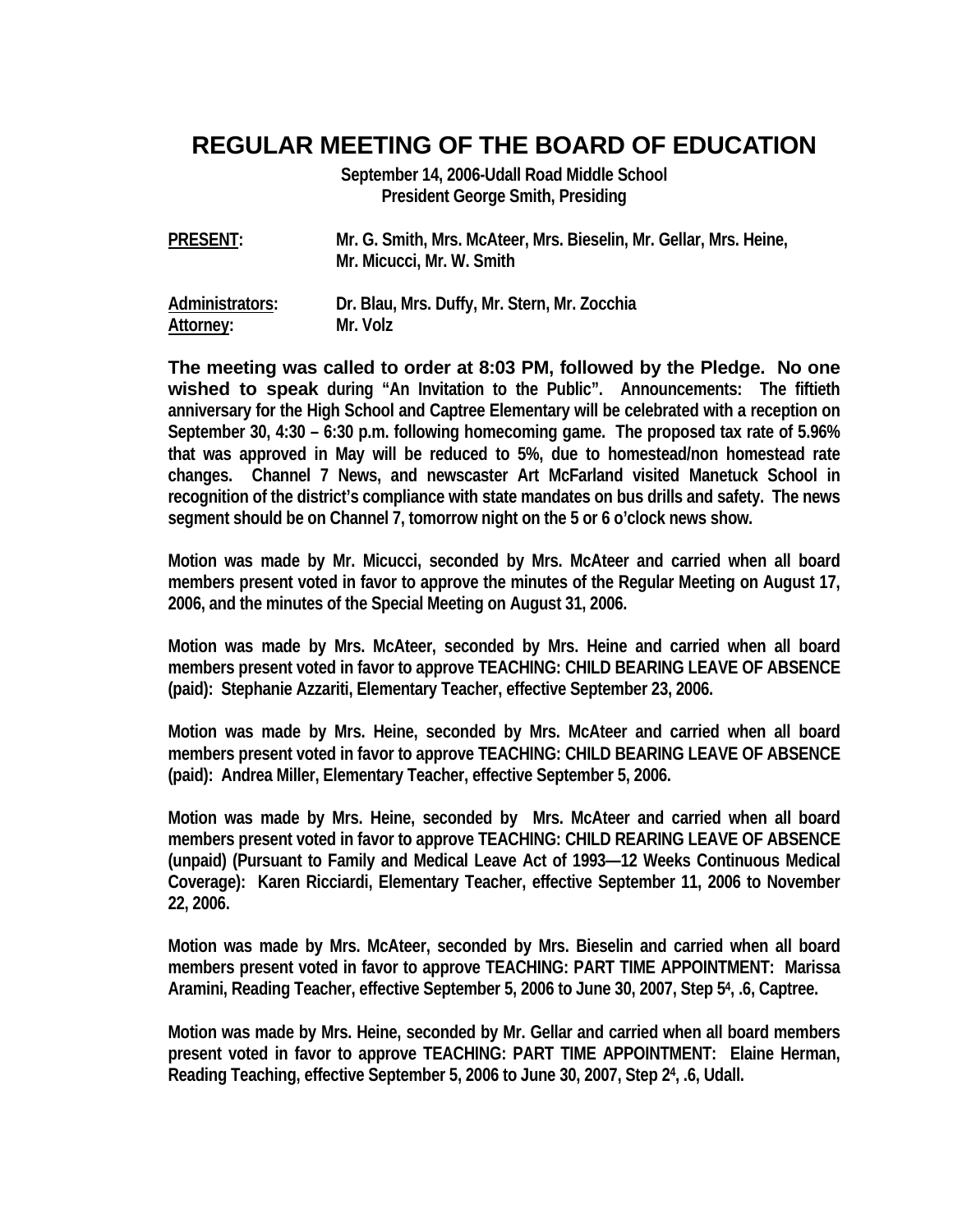**Page 2 Regular Meeting September 14, 2006** 

**Motion was made by Mrs. McAteer, seconded by Mrs. Bieselin and carried when all board members present voted in favor to approve TEACHING: PART TIME APPOINTMENT: Wendy Schou, Special Education Teacher, effective September 5, 2006 to June 30, 2007, Step 54, .6, Oquenock, Resource Room (grant funded).** 

**Motion was made by Mrs. Bieselin, seconded by Mrs. McAteer and carried when all board members present voted in favor to approve CLASSIFIED CIVIL SERVICE: RESIGNATION: Frances Clark, Teacher Aide, effective August 23, 2006.** 

**Motion was made by Mrs. Heine, seconded by Mrs. McAteer and carried when all board members present voted in favor to approve CLASSIFIED CIVIL SERVICE: RESIGNATION: Sidney Johns, Custodial Worker I, effective September 14, 2006.** 

**Motion was made by Mrs. Heine, seconded by Mrs. McAteer and carried when all board members present voted in favor to approve CLASSIFIED CIVIL SERVICE: CHANGE IN STATUS: Andrew Moschetto, Provisional Head Custodian, effective August 25, 2006, Step 6 (Captree, replacing W. Otranto-resigned; change from Acting Head).** 

**Motion was made by Mrs. Heine, seconded by Mrs. McAteer and carried when all board members present voted in favor to approve CLASSIFIED CIVIL SERVICE: RECALL: Laurie Johnson, Teacher Aide, effective September 5, 2006, Step 2, Bayview (replacing F. Clark, resigned).** 

**Motion was made by Mrs. Bieselin, seconded by Mrs. McAteer and carried when all board members present voted in favor to approve CLASSIFIED CIVIL SERVICE: RECALL: Stacey MacGregor, Teacher Aide, effective September 5, 2006, Step 7, Manetuck (new position at the YMCA, grant funded).** 

**Motion was made by Mr. Gellar, seconded by Mrs. McAteer and carried when all board members present voted in favor to approve CLASSIFIED CIVIL SERVICE: PROBATIONARY APPOINTMENT: Randy Koeper, Groundskeeper, effective September 11, 2006, Step 9.** 

**Motion was made by Mr. Micucci, seconded by Mrs. McAteer and carried when all board members present voted in favor to approve OTHER: PREFERRED SUBSTITUTE: Robert Russell, In School Suspension Teacher, effective September 18, 2006 to June 30, 2007, \$127.14 per day 2005-06 daily salary; High School.** 

**Motion was made by Mrs. Bieselin, seconded by Mrs. McAteer and carried when all board members present voted in favor to approve OTHER: SUBSTITUTE TEACHERS (\$105 per diem) \*conditional pending fingerprint clearance: \*Abbie Brodtman, effective September 8, 2006; \*Ryan Howard, effective September 7, 2006,** *student teacher;* **\*Diana Saadat, effective September 7, 2006; \*Michelle Schroeder, effective September 7, 2006,** *student teacher***; \*Sondra Stark, effective September 8, 2006; \*Kerri Zawatsky, effective September 5, 2006.**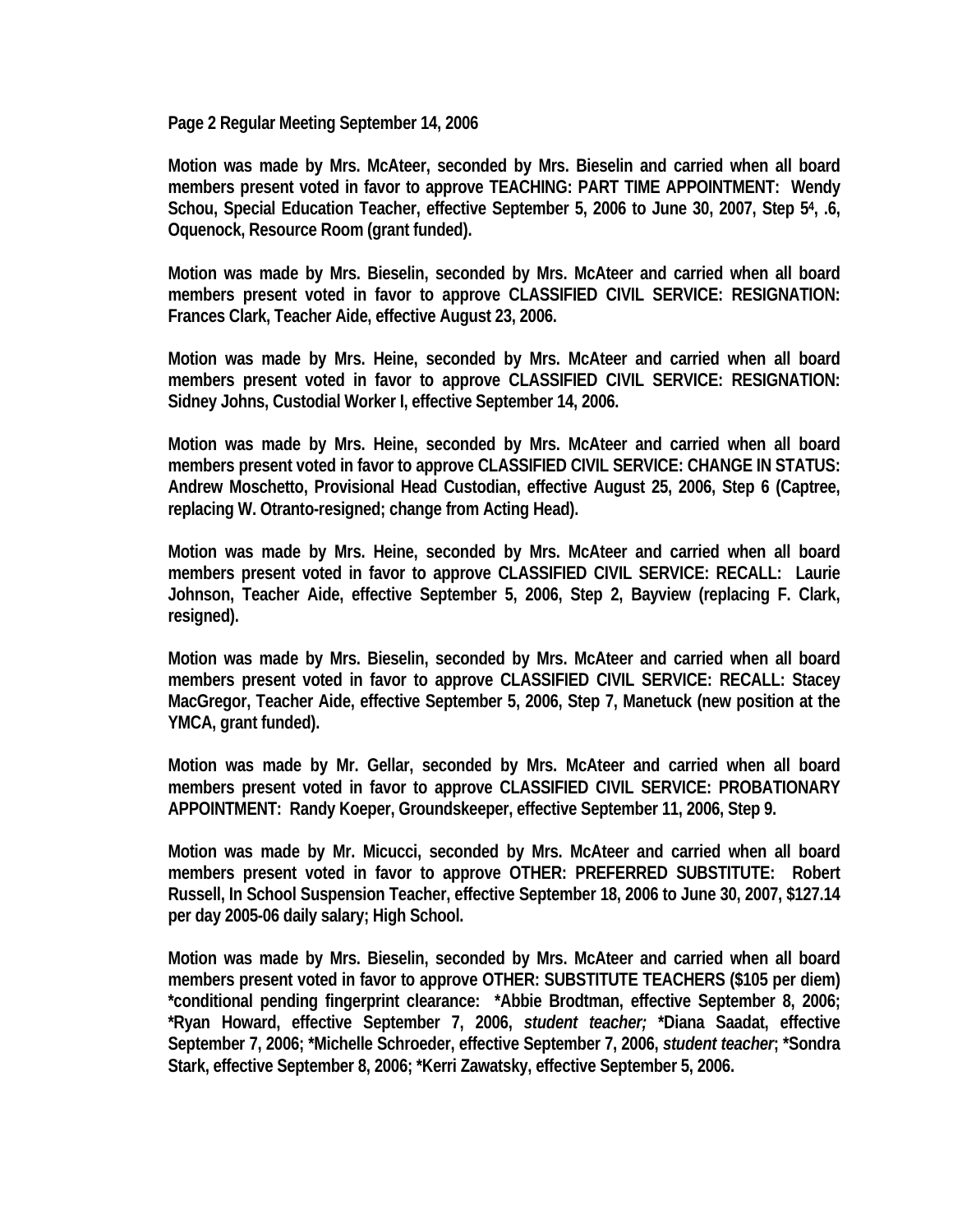**Page 3 Regular Meeting September 14, 2006** 

**Motion was made by Mrs. Bieselin, seconded by Mrs. McAteer and carried when all board members present voted in favor to approve OTHER: INTERN – SCHOOL PSYCHOLOGIST: Kim Mason, School Psychologist – Intern, effective September 15, 2006.** 

**Motion was made by Mrs. McAteer, seconded by Mr. Micucci and carried when all board members present voted in favor to approve OTHER: MENTORS PROGRAM 2006-07: Catherine Dolan-Stefanak, Coordinator (\$1,500 stipend).** 

**The Finance Committee met on 9/12, as reported on by Mr. Micucci. The committee accepted the warrants as presented by the district's Internal Auditor for submission to the Board. There were no meetings held for: School Board/Student Liaison, Policy, and Health and Wellness. The Buildings and Grounds Committee met on 9/12, as reported on by Mr. Gellar. Mrs. McAteer reported on Committee on Special Education/Preschool Special Education recommendations re: classification/placement/I.E.P. modifications of students as delineated: CPSE ID# 6028, 6094, 6279, 6009, 6281, 6275, 6228, 6284, 6152, 6280, 6097, 6285, 6278, 6277, CSE ID# 6222, 5605, 5291, 5741, 4089, 5754. Mr. W. Smith reported on the Public Relations Committee meeting held tonight.** 

**The Treasurer's Report for June was presented. Beginning balance \$28,546,318.70 and ending balance \$13,807,747.30.** 

**Motion was made by Mr. Micucci, seconded by Mrs. Bieselin and carried when all board members present voted in favor to approve budget transfers, as recommended by Finance Committee.** 

**Motion was made by Mrs. Bieselin, seconded by Mr. Micucci and carried when all board members present voted in favor to approve Resolution: 2006/2007 Tax Levy:** 

 **WHEREAS, the estimated expenditures for the West Islip Union Free School District, for the school year 2006/2007 in the amount of \$92,735,206 proposed in accordance with Section 1716 of the Education Law, were approved by the voters of the District on May 16, 2006, and,** 

 **WHEREAS, the estimated expenditures for the West Islip Public Library, for the fiscal year 2006/2007 in the amount of \$3,455,512, proposed in accordance with Section 259 of the Education Law, were approved by the voters of the District on April 4, 2006, for a total approved budget of \$96,190,718 therefore,** 

 **BE IT RESOLVED, that the 2006/2007 tax levy in the amount of \$58,801,492 for the West Islip Union Free School District and \$3,397,512, for the West Islip Public Library, for a combined tax levy of \$62,199,044 be approved and levied upon the real property of the District. (The tax levy of \$58,801,492 for the School District plus \$31,589,964 other income as estimated on July 1, 2006, including State Aid and \$2,343,750 of additional Appropriated Fund Balance equals a budget of \$92,735,206. The tax levy of \$3,397,512 for the Public Library plus \$58,000 other income as estimated on July 1, 2006 equals a budget of \$3,455,512).**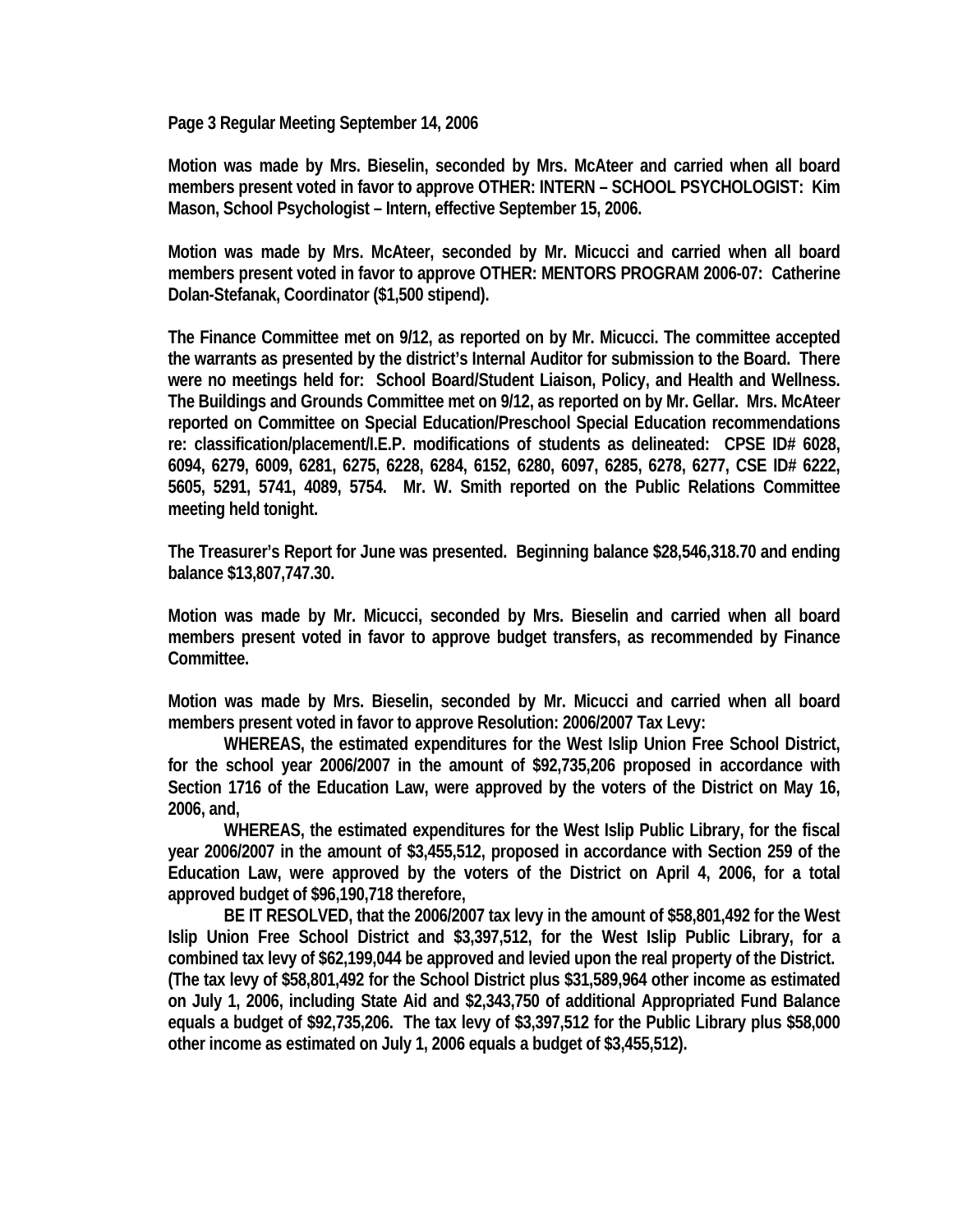**Page 4 Regular Meeting September 14, 2006** 

**Motion was made by Mr. Micucci, seconded by Mrs. McAteer and carried when all board members present voted in favor to approve Resolution: Establish Reserve Fund:** 

 **RESOLVED, the Board of Education hereby authorizes the establishment of a reserve account as prescribed under General Municipal Law as follows:** 

 **Employees Retirement System Contribution Reserve** 

 **BE IT FURTHER RESOLVED, that the Board of Education authorizes the funding of this reserve for the fiscal year ended June 30, 2006 from Unappropriated Fund Balance in the amount of \$1,590,000. The Board of Education further authorizes the expending of these funds to accommodate the School District's obligations for contributions to the Employees Retirement System.** 

**Motion was made by Mr. Micucci, seconded by Mr. Gellar and carried when all board members present voted in favor, except Mrs. Heine who was opposed, to approve Resolution: Employee Benefit Accrued Liability Reserve Fund:** 

 **WHEREAS, the School District's responsibility for long term compensated absence liability has increased by \$475,212,** 

 **BE IT RESOLVED, that the Board of Education hereby authorizes funding for the fiscal year ended June 30, 2006 from Unappropriated Fund Balance, to the Employee Benefit Accrued Liability Reserve, in the amount of \$475,212.** 

**Motion was made by Mr. Micucci, seconded by Mrs. Bieselin and carried when all board members present voted in favor to approve resolution: Authorization for Board President to execute Callahan Nawrocki Engagement Letter:** 

 **WHEREAS, the Finance Committee of the School Board has reviewed the engagement letter for Callaghan Nawrocki LLP, to provide internal audit services for the 2006/2007 school year for the fee of \$42,000,** 

 **BE IT RESOLVED, that the Board of Education authorizes the School Board President, George Smith, to sign said engagement letter on behalf of the School Board.** 

**Motion was made by Mr. Micucci, seconded by Mrs. McAteer and carried when all board members present voted in favor to approved bid for Snow Removal and Ice Control. Bid was awarded to Quintal Contracting Corp.** 

**Motion was made by Mrs. Heine, seconded by Mrs. McAteer and carried when all board members present voted in favor to approve bid for Tree Pruning and Care Services. Bid was awarded to Stapleton Tree and Landscape Service.** 

**Motion was made by Mrs. Bieselin, seconded by Mr. Gellar and carried when all board members present voted in favor to approve donation, with thanks, from Target to the High School for \$1545.43.** 

**Motion was made by Mrs. Bieselin, seconded by Mrs. McAteer and carried when all board members present voted in favor to approve stipend increase of 4% for printing services for John Zuhoski.**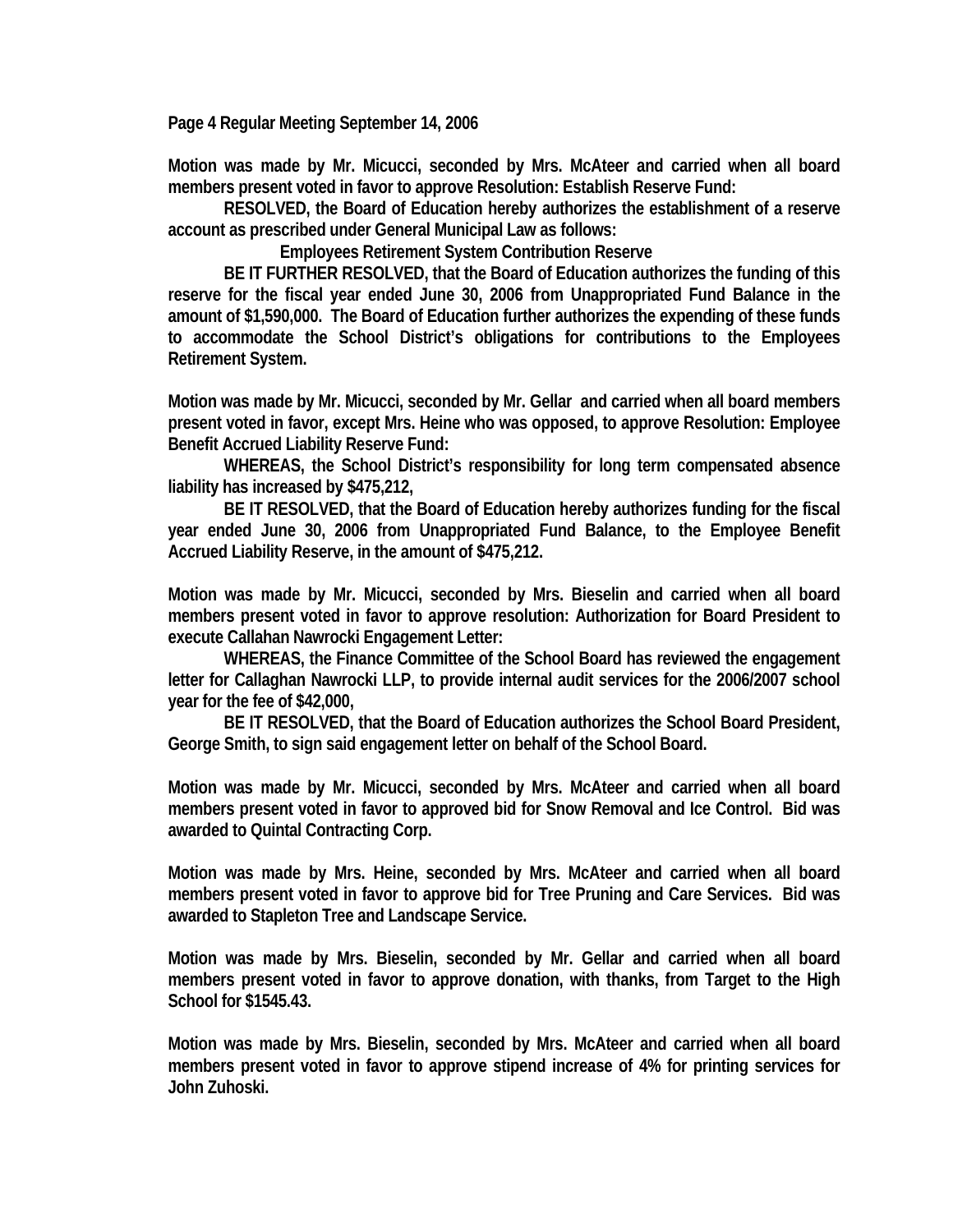**Page 5 Regular Meeting September 14, 2006** 

**Motion was made by Mrs. McAteer, seconded by Mrs. Bieselin and carried when all board members present voted in favor to approve stipend increase of 4% for Driver's Education, Saturday Enrichment, and Adult Education for Larry Kazemier.** 

**PRESIDENT'S REPORT: Mr. Smith welcomed everyone back to a new school year. Captree and the High School are celebrating 50th anniversary, Channel 7's Art McFarland visiting Manetuck for bus safety, new dance program getting praise from parents and students, high potential student program in place, tax levy rate to be set at 5% instead of projected 5.96%, plans for infrastructure improvement and energy project (replacing 2 boilers and lighting upgrades) will make the district more energy efficient.** 

**Motion was made by Mrs. McAteer, seconded by Mrs. Bieselin and carried when all board members present voted in favor to approve parent member to the CPSE and CSE: Mr. Frank Fabio.** 

**OTHER ITEMS: Mrs. Heine suggested the new preschool lab program information be added to upcoming newsletter and our website. With regard to financial matters, and the closing out of the year, we were able to fund many initiatives; she is very pleased with the financial condition of the district. Mrs. Heine thanked the administration and board for working with her on financial information she requested, and thanked our employees for helping contain costs at end of the year and thereby increasing fund balance.** 

**"An Invitation to the Public" was held, with two residents speaking. Subjects of concern have been recorded in log.** 

**Motion was made by Mr. Micucci, seconded by Mrs. McAteer and carried when all board members present voted in favor to adjourn to Executive Session at 8:58 PM for the purpose of discussing personnel, negotiations and/or litigation.** 

**Meeting reconvened at 11:10 p.m. on motion by Mr. Micucci, seconded by Mrs. Bieselin and carried when all board members present voted in favor.** 

**Motion was made by Mrs. Heine, seconded by Mr. Gellar and carried when all board members present voted in favor to approve Memo of Agreement with WITA, re: Elizabeth Eidenbach.** 

**Motion was made by Mrs. Bieselin, seconded by Mrs. McAteer and carried when all board members present voted in favor to approve Memo of Agreement with WITA, re: Kimberly Sviba.** 

**The board discussed out of country field trips.**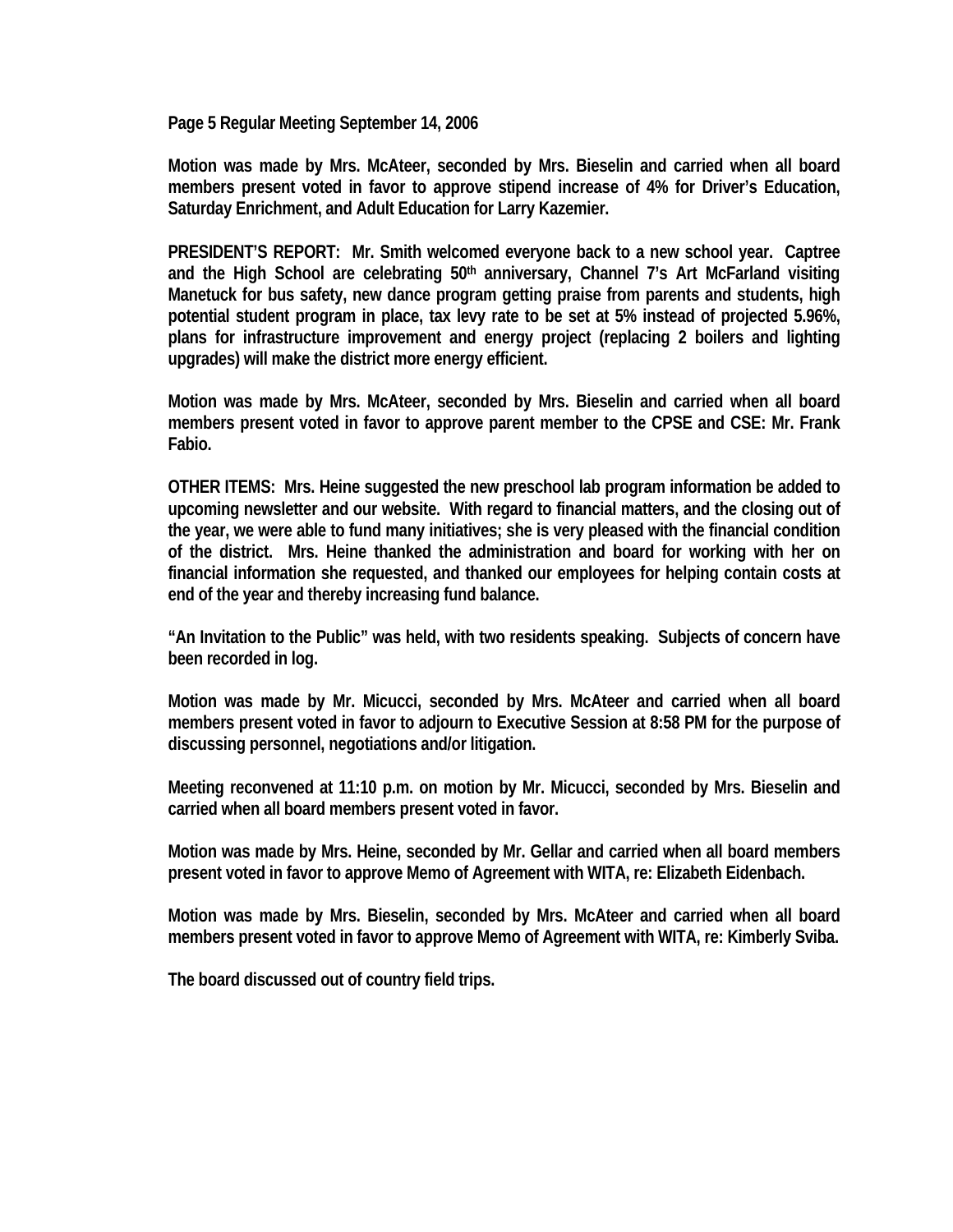**Page 6 Regular Meeting September 14, 2006** 

**Motion was made by Mrs. McAteer, seconded by Mrs. Bieselin and carried when all board members present voted in favor to adjourn at 11:20 p.m.** 

 **Respectfully submitted by** 

 **Carolyn J. Cross District Clerk** 

**All correspondence, reports or related materials referred to in these minutes are on file in the District Office.**